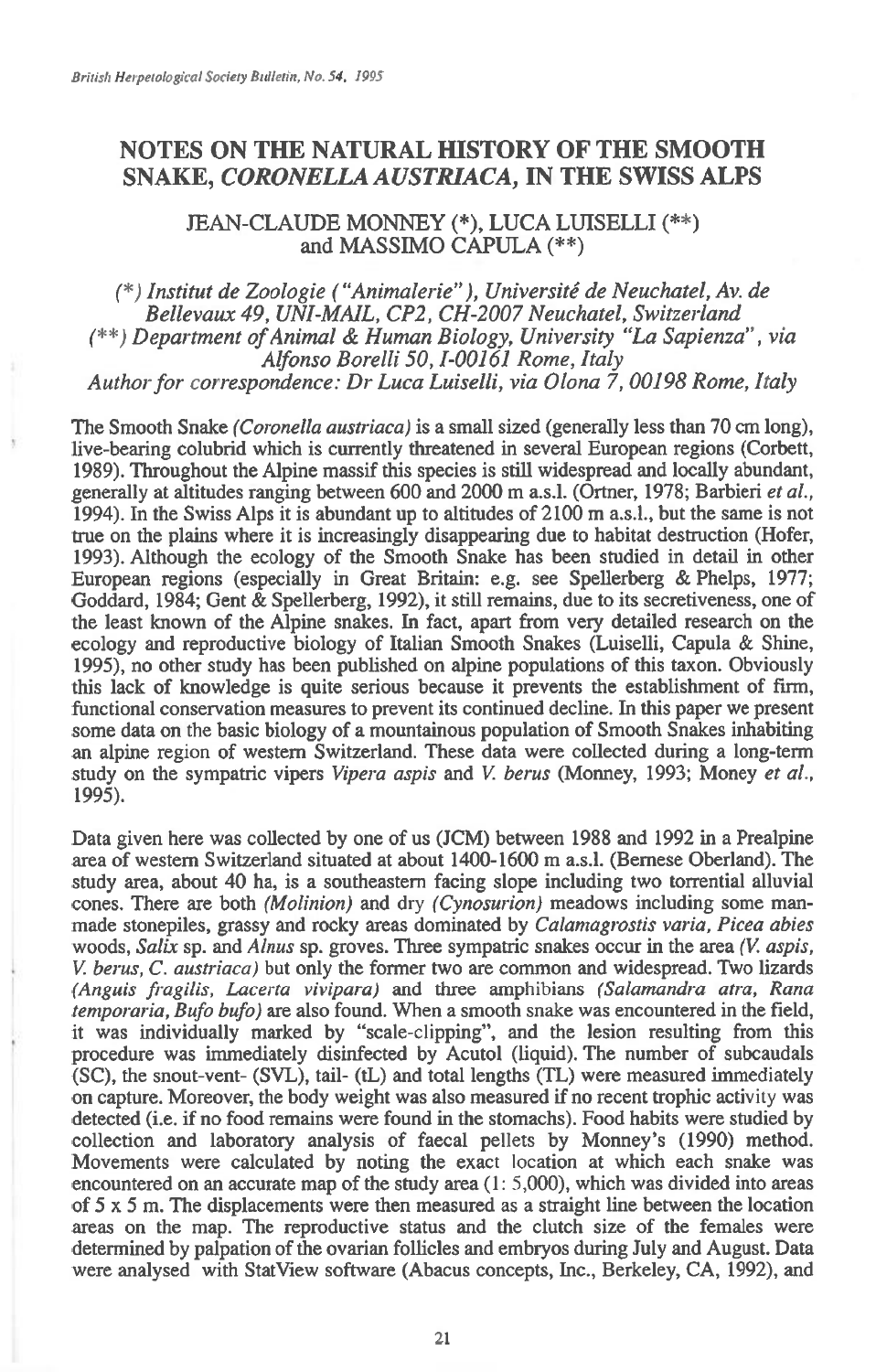$\alpha$  was assessed at 5%. In all tests performed, the hypothesis was that H<sub>0</sub>:  $\mu$ 1 =  $\mu$ 2, H<sub>2</sub>:  $\mu$ 1  $\neq$  u2. In the text the means are followed by  $\pm$  one standard deviation.

**Smooth Snakes were very elusive and apparently rare in the study area. Throughout the research period we captured and marked only 20 different individuals, that were reencountered a total of 68 times (versus over 3000 "contacts" with each of the two sympatric** *Vipera* **species). The number of adult males exceeded that of adult females**  (apparent sex-ration  $= 1.56 \div 1$ ), but the difference was not statistically significant **(binomial test,** *P >* **0.1). Two juveniles were also encountered. The estimated density was about 0.5 adults per ha, i.e. about half of the density of** *V. berus* **and one third of the density of** *V. aspis in* **the study area.** 

**Smooth Snakes were encountered in all habitat types within the study area, but most of the observations occurred along the stony banks of a torrential alluvial cone. In general these snakes selected dry spots and, like** *V. aspis,* **exploited wet meadows less intensively than**  *V. berus.* **Pregnant females frequently used the same gestation sites of both** *Vipera* **species : these were always stony, well exposed, sunny, eastern-southeastern facing places. The vegetation cover of these sites was usually sparse, although in most cases there were some bushes and grassy areas. Pregnant females spent more time in the open than other females: this is evidenced by the fact that 81% of our female observations were of gravid individuals. Conversely, males were more readily seen during springtime, when they searched for mates. Both sexes were also frequently seen during the moulting phases, when they showed a high thermophily in addition to sedentary habits.** 

**The duration of the annual activity appeared to be shorter than that of the two sympatric vipers (see Monney, 1995; Monney** *et al.,* **1995): earliest males were found above-ground while sloughing at the beginning of May, while no female was observed in the open before early June. Thus, we suggest a prenuptial male moulting may exist in this population, although more information about underground spring activity would be necessary to prove this. With the exception of one female (9 June 1991), first ova were detected by palpation of the abdomen usually in mid June. Parturitions occurred during September.** 

**Table 1 Average total length (TL, in cm), snout-vent length (SVL, in cm), tail length (tL, in cm), body weight (W, in g), and number of subcaudals (SC) in males and females** *Coronella austriaca* **from the Bernese Oberland (west Switzerland). Numbers in parentheses indicate standard deviations. For statistical comparisons, see text.** 

| Sex     | TL. | <b>SVL</b> | ιL | W                                                                      | SC. |
|---------|-----|------------|----|------------------------------------------------------------------------|-----|
| Males   |     |            |    | $58.20(5.30)$ $46.15(4.56)$ $12.78(1.37)$ $51.41(16.48)$ $56.60(2.32)$ |     |
| Females |     |            |    | $55.55(2.98)$ $46.15(2.49)$ $9.40(0.58)$ $49.66(9.74)$ $49.86(1.86)$   |     |

 $\frac{1}{4}$ 

**Morphometric characteristics and body sizes of male and female C.** *austriaca* **are given in Table 1. The relationships between SVL and body weight (Figure 1A) and between TL and body weight (Figure 1B) were highly significant in both sexes (in all cases Spearman's**  rank correlation,  $r > 0.9$ , P <0.01). The two sexes did not differ significantly in **TL**  $(t = 1.318, df = 17, P = 0.205)$ , SVL  $(t = 0.01, df = 18, P = 0.999)$ , and body weight  $(t = -0.279, df = 18, P = 0.783)$ . The tail was significantly longer in males than females  $(t = -6.838, df = 17, P < 0.001)$ , and the number of subcaudals was significantly greater in males than females  $(t = -6.368, df = 15, P < 0.001)$ . Pooling together males and females, **SC** was significantly correlated with tL (Spearman's  $r = 0.79$ ,  $P = 0.001$ , Figure 2). The **ratio "tL/SVL" (females: 0.204; males: 0.281) was significantly different between sexes**  *(t=* **14.311,** *df =17, P <* **0.0001).**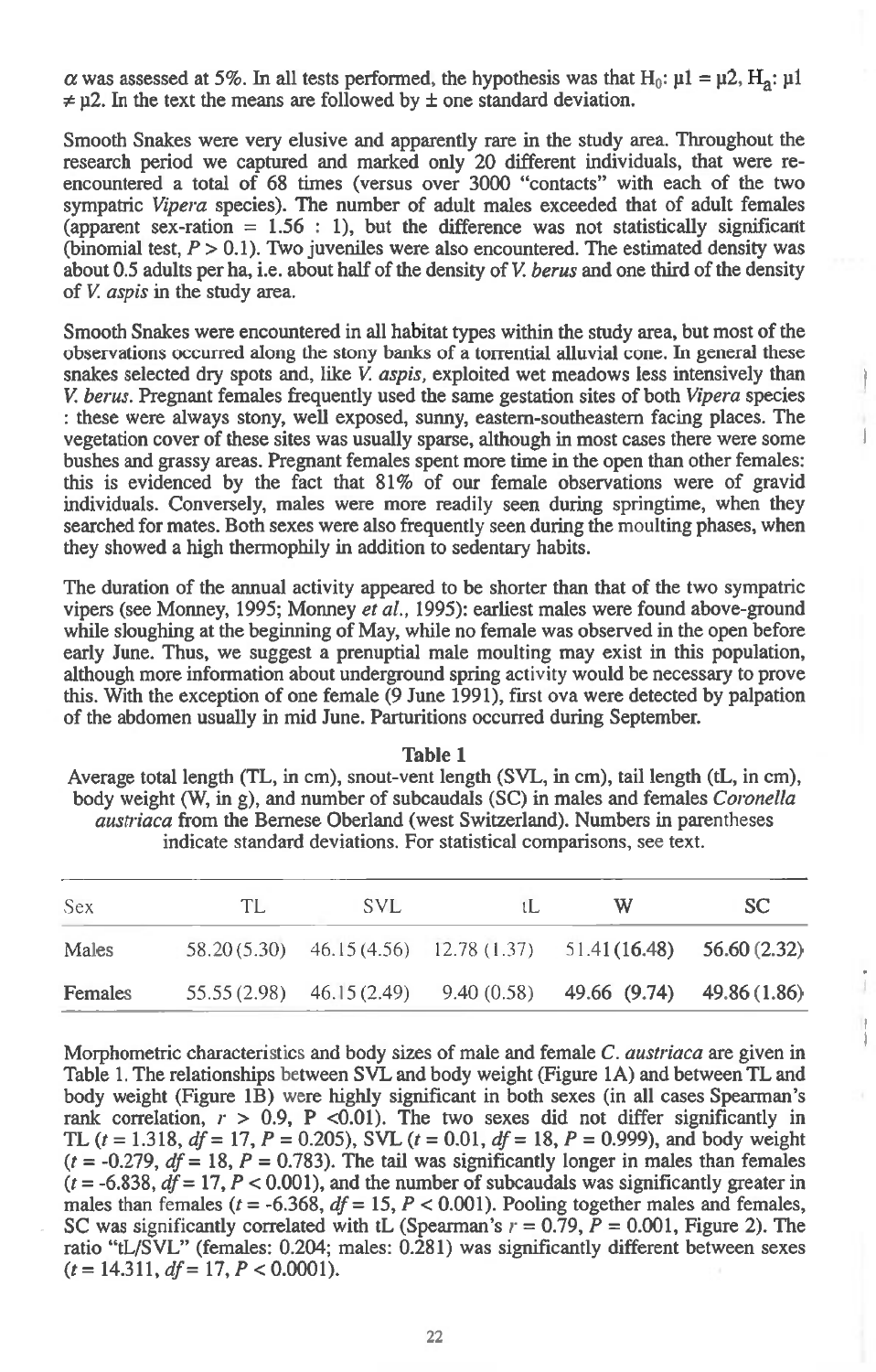

Weight (g) = -107.462 + 3.404 ' Snout-vent-length (cm). F1.2 = .757 (Female) Weight (g) = -108.038 + 3.455 • Snout-vent-length (cm); F1"2 = .913 (Male)



1111

Ħ

Weight (g) =  $-111.15 + 2.895$  \* Total length (cm), R^2 =  $-785$  (Female) Weight (g) = -102.096 + 2.592 ' Total length (cm); R^2 = .877 (Male)

Fig. 1. A: Relationship between snout-vent length and body weight in male and female Smooth Snakes from the study area; B: relationship between total length and body weight in male and female Smooth Snakes from the study area.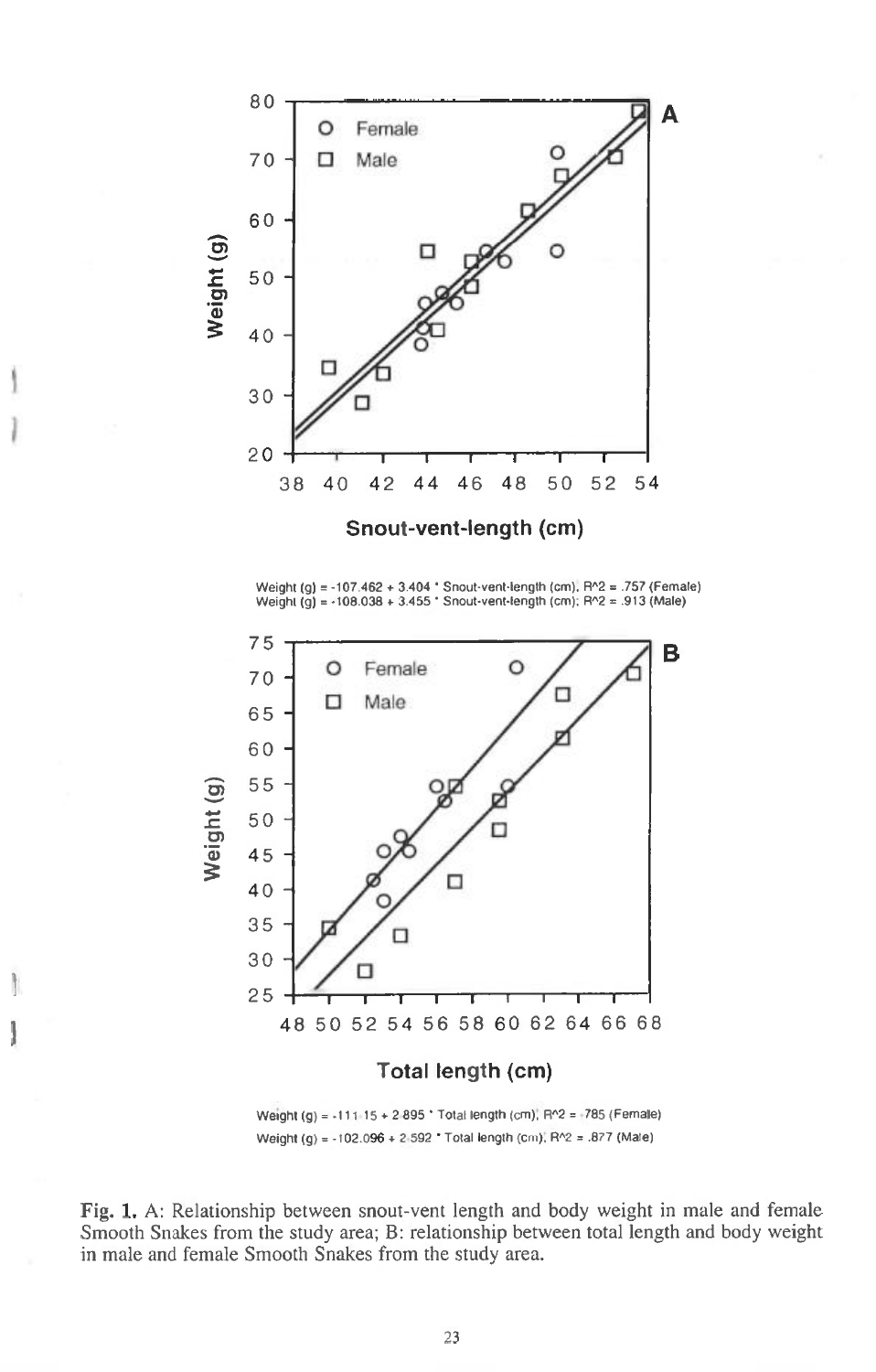Only eight out of 68 (11.76%) encountered specimens provided faecal pellets useful for dietary analyses. Common lizards *(L. vivipara)* constituted 62.5% of the total prey, while small mammals (a single Microtidae and two newborn indetermined rodents) accounted for the remaining 37.5% of the diet.

Our data on Smooth Snake movements are rather scarce, and we can present only preliminary observations. In general the movement rates per day were small  $(< 8 \text{ m/day})$ : for instance, the male No. 7 moved 225 m between 1.6.1991 and 23.8.1991 ( $x = 4.24$  m per day). This was evident also during the mating season: for instance, the male No. 9 moved 115 m from 6.5.1990 to 30.5.1990 *(x =* 4.79 m per day). The monitored females were highly sedentary during pregnancy: the female No. **1** moved 0 m between 30.6.1991 and 7.8.1991, and the female No. 7 moved only 5 m between 8.7.1992 and 4.8.1992 *(x =*  0.18 m per day). The snakes were highly sedentary also during the moulting periods: the male No. 7 moved less than 5 m between 9.8.1989 and 22.8.1989. Some individuals showed seasonal migrations from hibernacula to summer areas: e.g. a male No. 3 moved 85 m from the hibemaculum (situated in the torrent banks) to the summer habitat (a grassy pasture), and the female No. 5 moved 215 m between 8.7.1992 and 4.8.1992  $(x = 7.96 \text{ m})$ per day), from her foraging area situated along a marsh, to her gestation site situated in a stony torrent bank. **It** is interesting that in this latter case the gestation site was also the hibemaculum for the female. When searching for prey, however, the Smooth Snakes showed sometimes relatively long displacements: the female No. 6 moved 140 m from 27.7.1991 to 1.8.1991  $(x = 28 \text{ m per day})$ , when she finally obtained food. Site fidelity among years appeared to be very variable depending on the individuals: the male No. 7 was observed 14 times between 9.8.1989 and 23.8.1991 along a transect 90 m long of a torrent; the male No. 9 was observed four times between 6.5.1990 and 9.6.1992 along a transect 115 m long of the same torrent; the male No. 6 was observed two times between 23.6.1989 and 18.7.1991 in two spots far less than 80 m each from the other, and the female No. 1 was found pregnant in both summer 1989 and 1991 in the same spot. Conversely other specimens moved remarkably between years: the male No. 6 covered 475 m of distance (from 1760 m a.s.l. to 1510 m a.s.l.) between 6.8.1989 and 17.8.1990.



**Fig. 2.** Relationship between tail length and number of subcaudals in the Smooth Snakes from the study area. Males and females are considered together.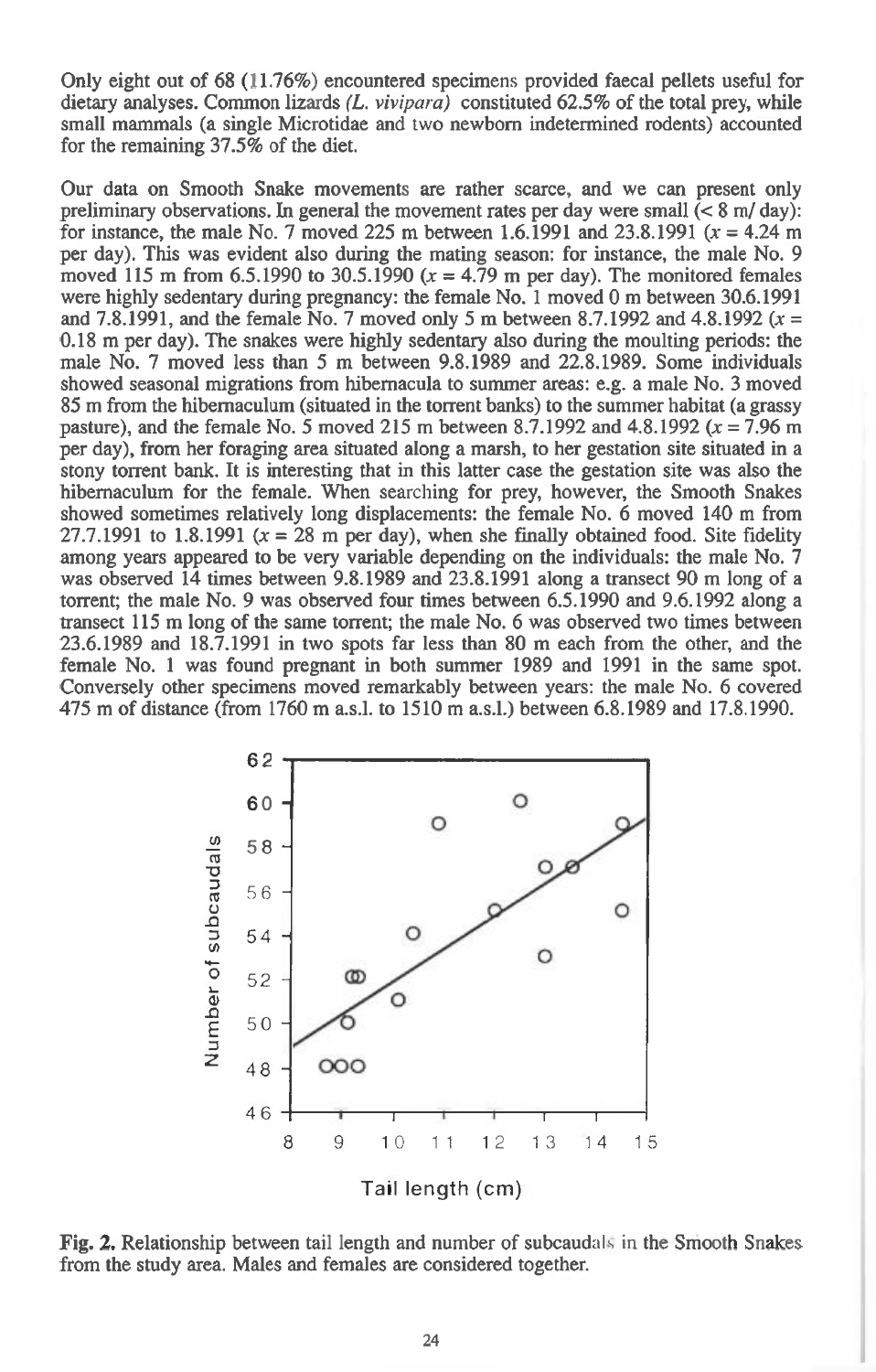The exact frequency of reproduction was determined only in two females: female No. 1 was gravid in 1989 (with 3 embryos in the abdomen, when measured 53 cm TL and 45 g weight), not-gravid in 1990 (when she weighed only 35 g), and was newly pregnant in 1991 (with 6 embryos in the abdomen, when measured 54 cm TL and 47 g weight). Another female was not gravid in 1991, but it was pregnant the next year. These observations suggest a biennial female frequency of reproduction. Female fecundity averaged 6  $\pm$  1.55 young (range from 3 to 7, *n* females = 6). There was a trend (but statistically not-significant) for fecundity to be correlated with female size (Spearman's *r =* 0.78, *P =* 0.07; Figure 3).



Snout-vent-length (cm)

Fig. 3. Relationship between female size (SVL) and fecundity in the Smooth Snakes from the study area.

The basic biology (density, body sizes of males and females, reproductive cycle and fecundity, food habits) of the Smooth Snakes studied here resembled that of conspecifics of other European regions (e.g. France: Duguy, 1961; Britain: Goddard, 1981; Spellerberg & Phelps, 1977; Gent, 1988; Spellerberg, 1988; Austria: Waitzmann & Sandmayer, 1990; Sweden: Andren & Nilson, 1992; Italy: Luiselli et al., 1995). In fact, also in our population the population density was low, the males and the females attained very similar sizes, the diet consisted of lizards and juvenile rodents, the reproductive cycle of the females was biennial (for an exception see Duguy, 1961, that reported annual cycles in French Smooth Snakes), and the fecundity was rather low. The males had (1) longer tails and (2) greater number of subcaudals than females. While point (1) seems to be rather universal not only in Smooth Snakes but also in other European colubrids (Feriche, Pleguezuelos & Cerro, 1993), point (2) seems to be not so general: in British *C. austriaca,* for instance, both sexes usually have 52-55 subcaudals (T. Gent, personal comm.). The low *C. austriaca* density at the study area might be due to the presence of two sympatric viper species, which have diets similar to that of Smooth Snakes (Monney, 1993). In this regard, Spellerberg & Phelps (1977) suggested that interspecific competition may occur between *C. austriaca*  and *V. berus* in southern England. Clutch size and frequency of reproduction of our Smooth Snakes were nearly identical to those of conspecifics from the eastern Italian Alps (Luiselli *et al.,* 1995). Contrary to these latter, however, the females in our population showed no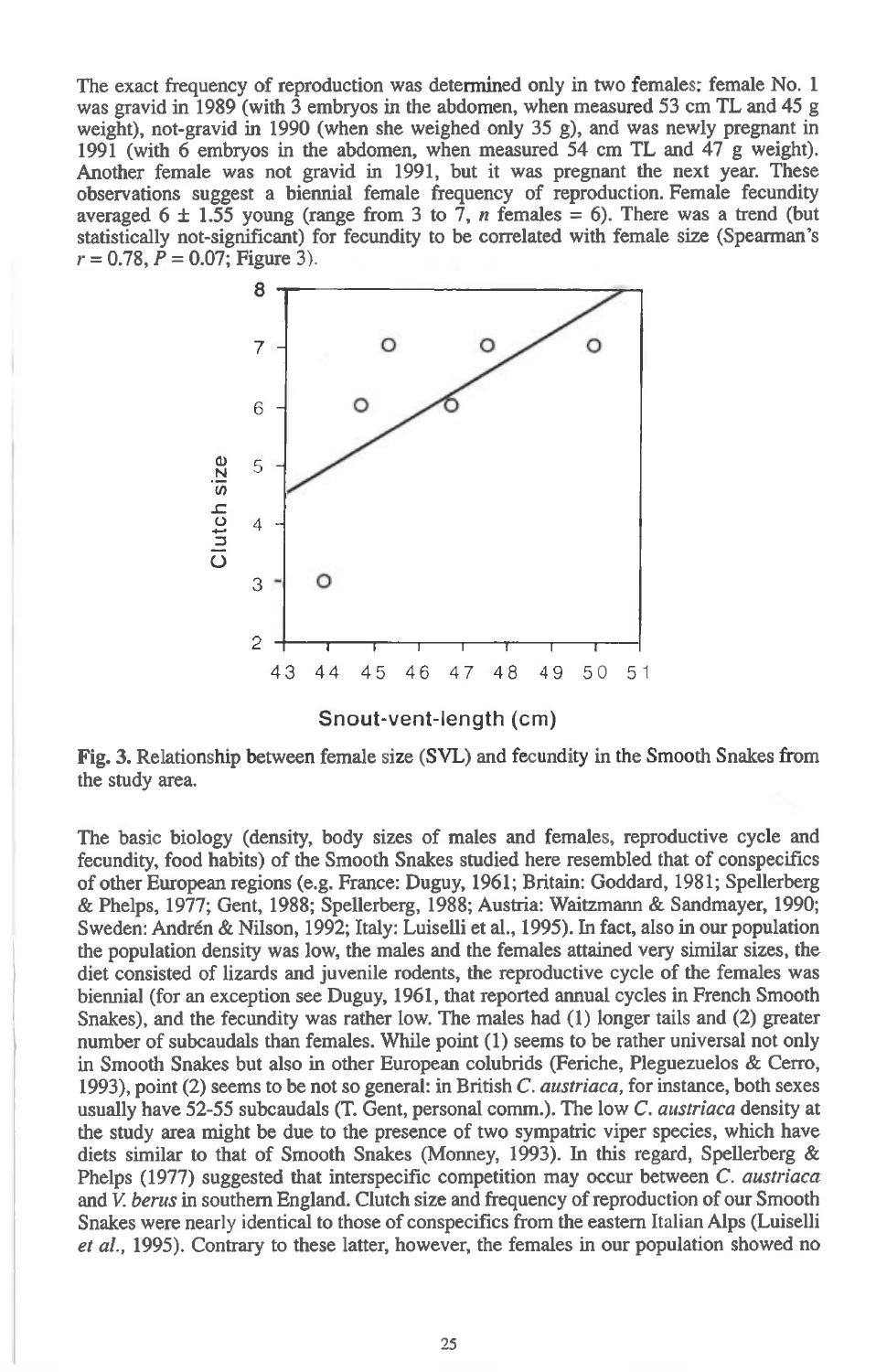statistically significant correlation between fecundity and female body size, but this probably depended merely on the small size of the sample examined. In fact, the sole female was gravid in two different years produced more young (six versus three) at the second reproduction, when she was 1 cm longer. Moreover, the movement rates of the Swiss Smooth Snakes were similar to those of radiotracked individuals from southern Britain (Gent, 1988; Gent & Spellerberg, 1993): in fact, although some individuals may show relatively large movements during some part of the annual activity cycle (e.g. when searching for prey), the daily movement rates were small in most cases. The general movement patterns (e.g. stationary habits of moulting individuals, lack of site fidelity in some but not in other individuals, etc.) also resembled those of British Smooth Snakes (Gent, 1988), but in these latter there were no significant differences in mobility of gravid and non-gravid individuals (Gent, 1988). Seasonal migrations have been observed also in other *C. austriaca* populations (Strijibosch & Van Gelder, 1993; T. Gent, personal comm.), but this did not seem to be 'universal' and predictable behaviour in most of the animals in a population (Gent, 1988).



**Fig. 4.** Movements of two individuals (male No. 6 and female No. 5 throughout the study area. The male moved 475m and the female moved 245 m.

## **ACKNOWLEDGMENTS**

We wish to express our gratitude to Prof. C. Mermod (University of Neuchatel) for his invaluable advice, to L. Cavin for help **in** the field, and to Prof. J. Schowing and A. Aebischer (University of Fribourg) for their kind services. The final version of the paper has been strongly improved by the critical reviews of Dr Tony Gent (English Nature) and two anonymous persons. The Loterie romande, the Swiss and Bernese Leagues for the Protection of Nature, the Italian Ministry of Scientific and Technological Research (M.U.R.S.T., 40%) and the Italian National Council of Research (C.N.R., 60%) financial supported this research and funded the preparation of this article.